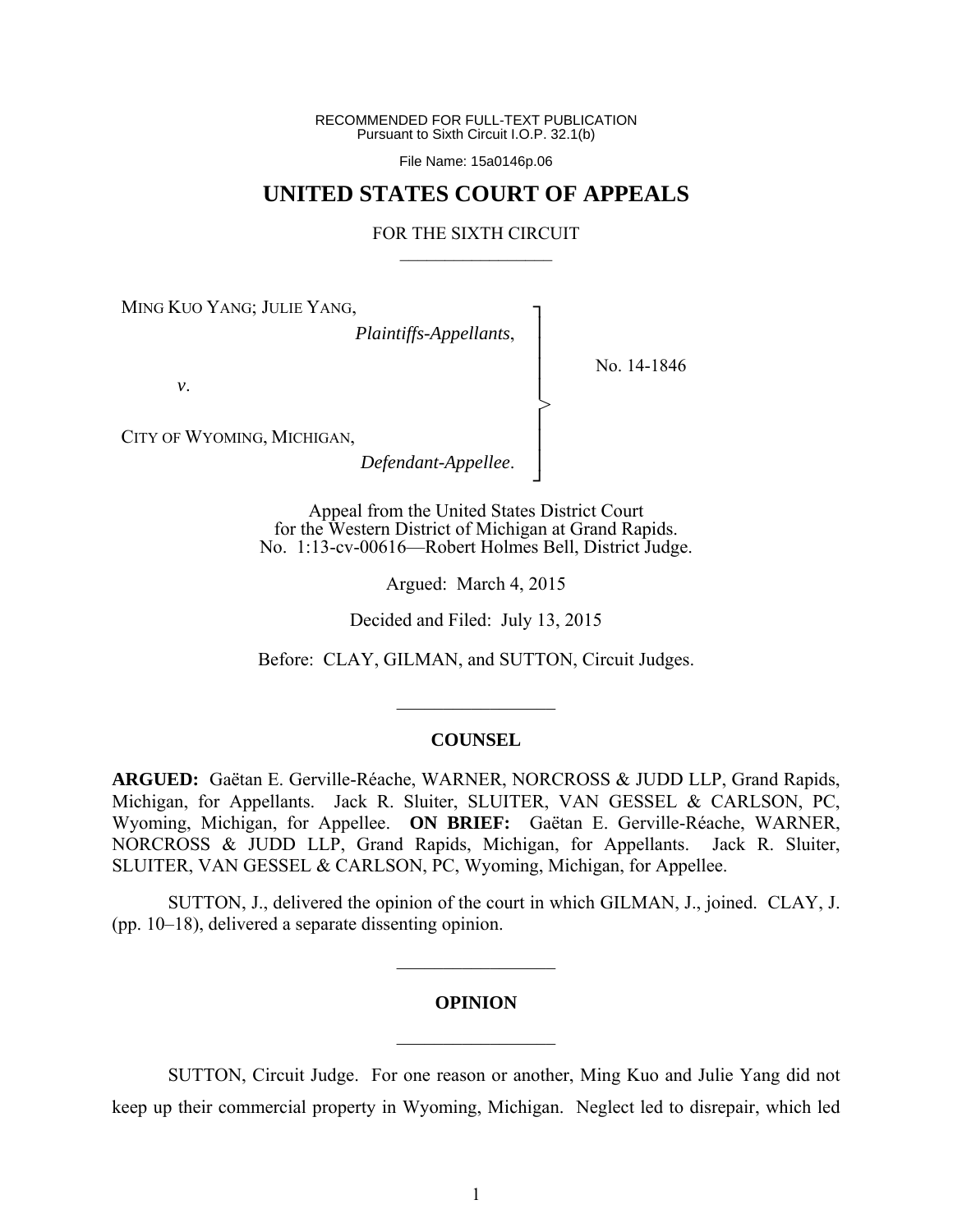by all appearances to abandonment and the safety risks that go with it. The city tried to contact the couple about the necessary fixes, but to no avail. After the last of the notices, the city leveled the building. The Yangs noticed that development and filed this § 1983 action in response, alleging that the city failed to provide them with sufficient notice of the demolition. The district court granted summary judgment to the city, holding that the city provided all of the notice that was reasonably due. We affirm.

I.

 The Yangs purchased the building in 1989, and over the years leased it to an assortment of restaurants. In late 2010, they listed the property for sale, and in February 2011 the last restaurant to lease the property closed.

The Yangs never managed to sell the building or find another tenant after February 2011. From then on, they neglected the property, though they continued to pay their property taxes on it. That lack of attention and brisk Michigan winters took their toll. So did the work of local bandits. The building "was vandalized," a city inspector said. R. 50-11 at 4. "Electrical wires were pulled out. The [water] meter had been stolen. . . . [T]he inspectors said ceiling fixtures were missing. Copper plumbing lines were cut out. All the kitchen equipment was gone." *Id.* "The roof was failing. The front columns that supported the canopy over the entryway were starting to lean out. . . . You could see in the windows that the ceiling pads were coming down, looked like due to water coming through the roof. . . . Plant[e]r boxes around the building were failing." R. 50-12 at 3. "The parking lot was . . . full of potholes" and littered with abandoned vehicles. *Id.*

In October 2011, city officials posted an abandonment notice on the "dilapidated" building and mailed a copy to the owner listed in its files. R. 50-6 at 3. The mailed notice went to the address of the abandoned building and mistakenly listed the previous owner (Joseph Gordon), not the Yangs, as the recipient. The city took no further action at that time other than to reinspect the property each month and ensure the abandonment notice remained on the building.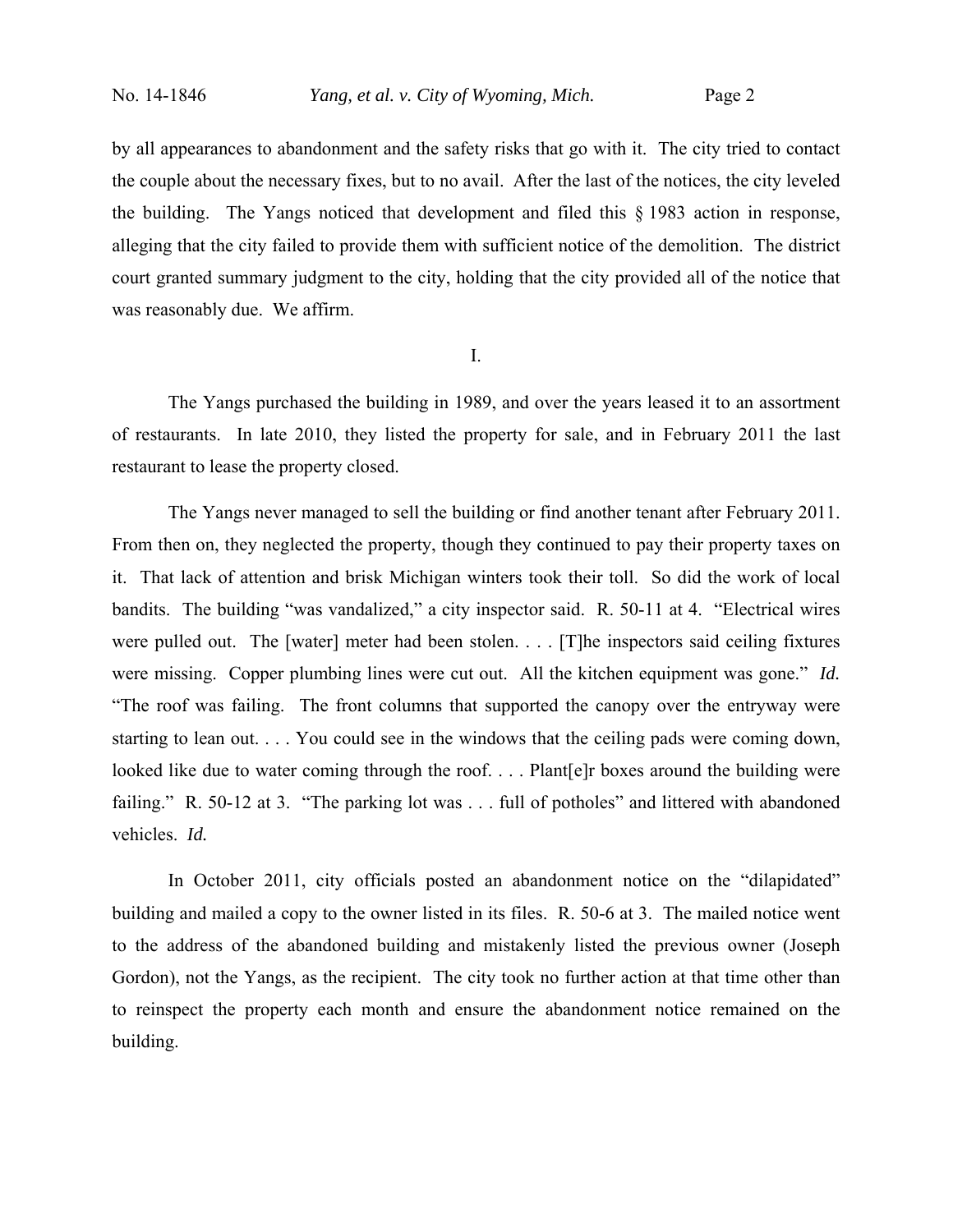Nine months later (July 2012), the city condemned the lot by posting a "repair/demolish" notice on the building. R. 48-13 at 3. At the same time, the city also sent out two notices through a signature-required certified mailing: a "Notice and Order to Repair or Demolish," which said that the structure violates state or local building codes and warned that continued noncompliance could lead to "demolition," R. 48-9 at 2–3, and a "Notice of Posting," which detailed the property's shortcomings, R. 48-8 at 2. Once again, that mail went to the abandoned property's address and listed Joseph Gordon as the recipient.

Two months later, the post office returned the certified letter as unclaimed, "unable to forward," and addressed to a "vacant" building. R. 48-12 at 2. The city "did a title search," which "came up with a new owner of record": the Yangs. R. 48-14 at 4. Armed with the correct owner and the correct residential address of the owner, the city sent the Notice and Order to Repair or Demolish and the Notice of Posting by certified mail in September 2012 to the Yangs' home in nearby Grand Rapids.

By mid-October, the city had not heard from the Yangs. It scheduled a hearing about demolishing the property for November 1 and sent the Yangs a hearing notice by regular mail. The city also mailed a copy of the hearing notice to the Yangs' realtor.

Soon after these actions, the post office returned as "unclaimed" the certified mailing sent to the Yangs' home. The city did not resend the information contained in that mailing. That information, however, was already contained in material part in the regular, non-certified mailing that the city sent to the Yangs' home and that never came back to the city.

 The November 1 hearing arrived, but the Yangs did not. The board approved the demolition, because it found "the property ha[d] not been maintained," "repairs would be expensive," and "[a] vacant lot would still be of value to the owner." R. 48-21 at 4. Afterward, the city sent another notice to the Yangs' home address by regular mail. This one informed the couple of the planned demolition and their right to appeal the board's order to state court. That letter too was not returned. Still no word came from the Yangs. In January 2013, the city razed the Yangs' property and mailed them a \$22,500 bill for the work.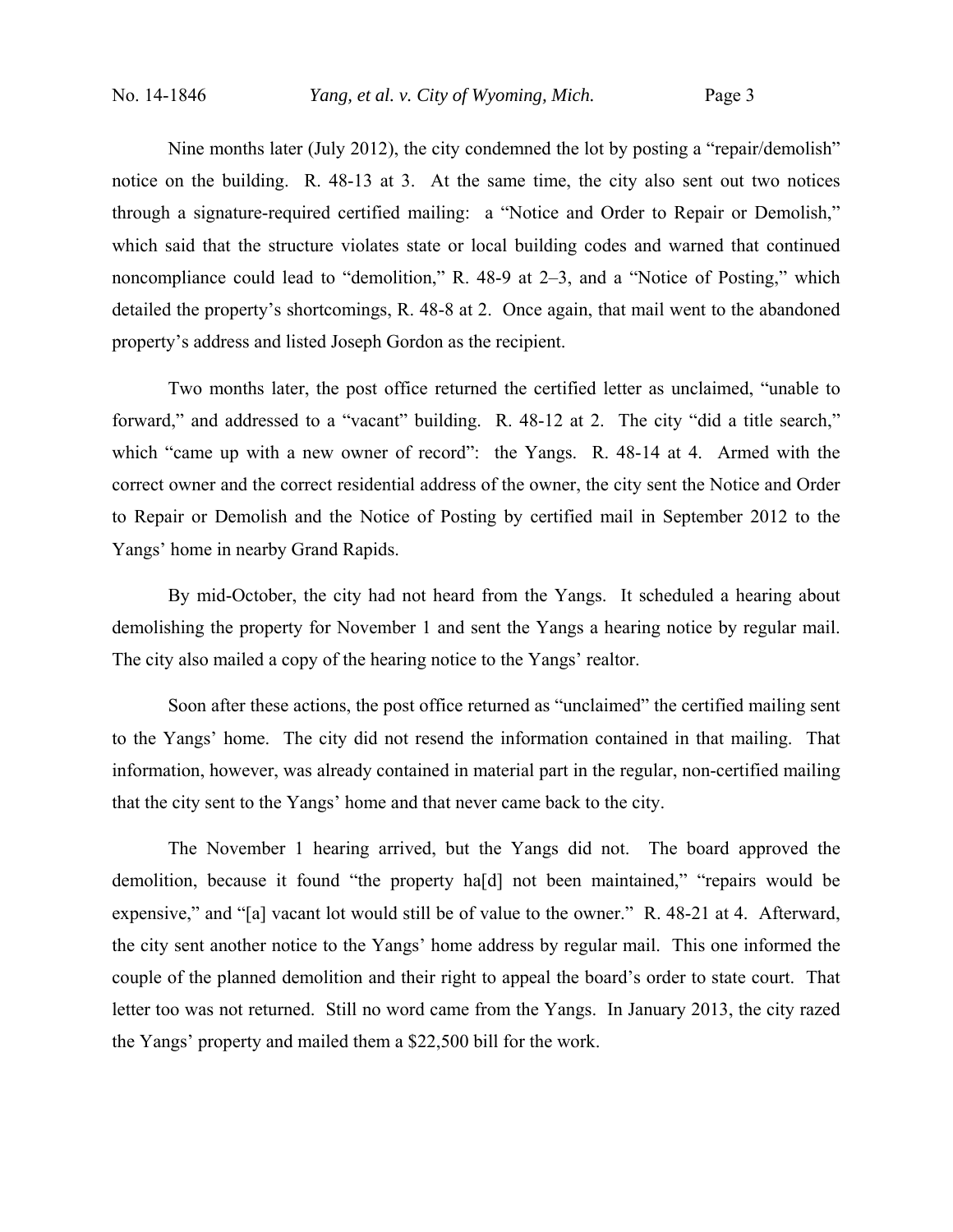That got their attention. Ming Kuo called the city's chief building inspector to see what had happened to the property. According to the city, Ming Kuo said, "I remember getting the mail that said something about fixing up the building but I ignored it." R. 51-3 at 4. According to the Yangs, they "did not receive any notices or letters" telling them that "the [c]ity might demolish the[ir] building." R. 48-2 at 4.

Rather than pay the demolition bill, the Yangs filed this § 1983 action in federal district court. They claim that the city violated their procedural due process rights by destroying their property without adequate notice. The district court granted summary judgment to the city. *See Yang v. City of Wyoming*, 31 F. Supp. 3d 925, 931 (W.D. Mich. 2014). The Yangs appeal.

II.

Before a state or local government may deprive an individual of a property interest, the Due Process Clause of the Fourteenth Amendment requires it to provide "notice reasonably calculated, under all the circumstances, to apprise interested parties of the pendency of the action and afford them an opportunity to present their objections." *Mullane v. Cent. Hanover Bank & Trust Co.*, 339 U.S. 306, 314 (1950). A city like Wyoming must supply notice through means that "one desirous of actually informing the absentee might reasonably adopt." *Id.* at 315. "The Constitution . . . judges the adequacy of notice from the perspective of the sender, not the recipient," *Lampe v. Kash*, 735 F.3d 942, 944 (6th Cir. 2013), which means that the individual recipient's lack of due diligence will not negate otherwise reasonable efforts at notice, *see Karkoukli's, Inc. v. Dohany*, 409 F.3d 279, 285–86 (6th Cir. 2005).

Notice mailed to a person's home address generally satisfies due process. *See Mennonite Bd. of Missions v. Adams*, 462 U.S. 791, 800 (1983). But what happens if local officials send notice through signature-required certified mail and the letter is returned unclaimed, as happened here? The government's response, as with any attempt at providing notice, must be "reasonable" under the "particular circumstances." *Tulsa Prof'l Collection Servs., Inc. v. Pope*, 485 U.S. 478, 484 (1988). When unclaimed certified mail represents the government's first attempt at notice, for example, it must take "additional reasonable steps" to notify the interested party. *See Jones v. Flowers*, 547 U.S. 220, 234 (2006). No set-in-stone formula solves the problem of unclaimed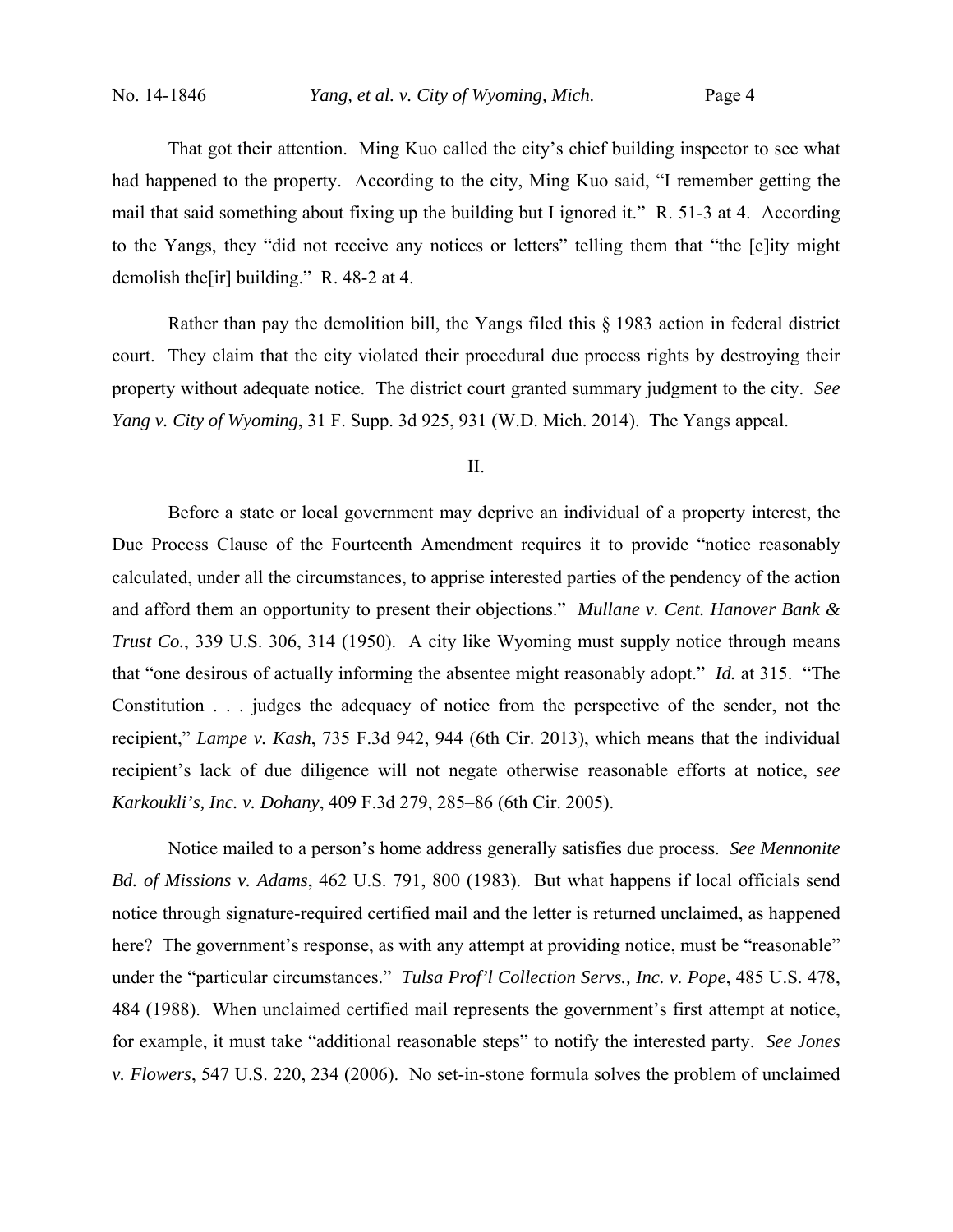certified mail, but posting notice or sending it by regular mail generally will do the trick. *See id.* at 234–35.

In this instance, the city made four *other* attempts to reach the Yangs on top of the certified mail it sent to the couple's home address. Taken together, these efforts were "reasonably calculated" to give notice to the Yangs. *See Jones*, 547 U.S. at 229.

1. *The posted notices.* The city began posting abandonment notices on the Yangs' building in October 2011 and kept them there through January 2013, when it razed the building. Posting notice is "a singularly appropriate and effective way of ensuring that a person is actually apprised of proceedings against him." *Jones*, 547 U.S. at 236 (ellipses omitted). It is also "a significant act. The local officials must get out of the office, find the property, and put a notice up for all to see." *Karkoukli's*, 409 F.3d at 286. The record does not say what the initial notice said, but by July 2012 at the latest—four months before the November hearing—the city began posting "repair/demolish" notices on the property. R. 48-13 at 3. Although the record does not contain copies of these notices (the building was destroyed after all), these city notices generally say that a "structure[] was found to be a Dangerous Building within the context of the [Wyoming City] Code" and that failure to return the building to "complete compliance" may result in "demolition." R. 48-15 at 2–3. But whatever the specific contents of the posted "repair/demolish" notices were, the city had ample reason to think that the Yangs, like any reasonable property owners (and especially reasonable property owners who live nearby), would find the notices relating to "repair[s]" and "demoli[tion]" on their property. *Id.* "[I]n most cases, the secure posting of a notice on the property . . . offer[s] that property owner sufficient warning of the pendency of proceedings possibly affecting his interests." *Greene v. Lindsey*, 456 U.S. 444, 451 (1982).

2. *The hearing notice.* The city also sent the Yangs a letter about the demolition hearing by regular mail. That letter gave the Yangs a good deal of information. It came from the city's "Building Inspections Department" and listed the property's address in the subject line. R. 48-20 at 2. The letter thus alerted the Yangs to the inspection-related problems with the property. And it alerted them that the city would conduct a hearing about an alarm-bells topic: a "Notice to Repair or Demolish the structure(s)." *Id.* The notice also mentioned chapter 10 of the Wyoming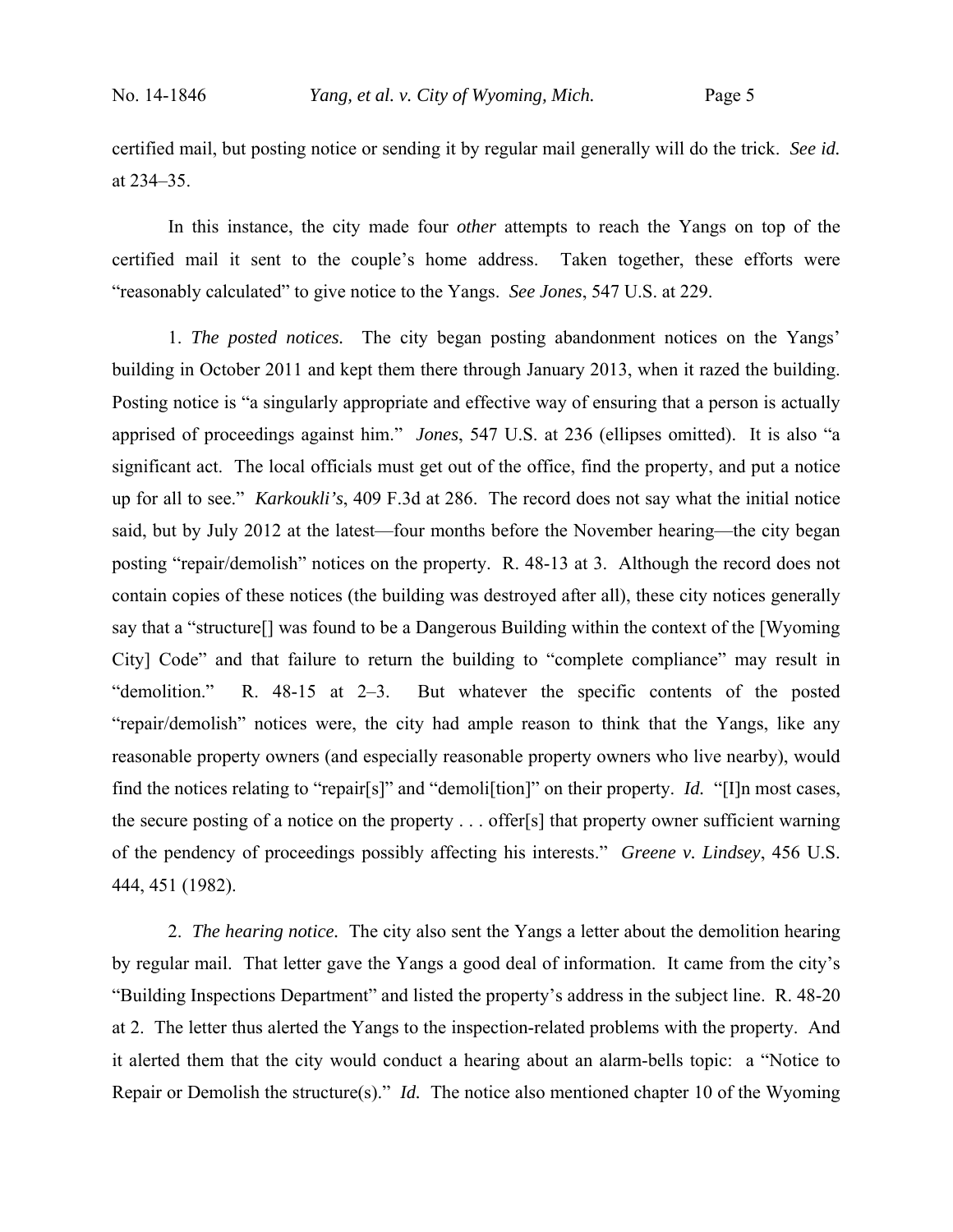City Code, which explains the reasons why the city would deem a building "dangerous" and thus subject to "demolition." Wyoming City Code  $\S$  110.1–2. The letterhead contained "an address, phone number, and website with which to obtain more information" about the hearing too. *See Gooch v. Life Investors Ins. Co.*, 672 F.3d 402, 424 (6th Cir. 2012) (quotation omitted); *see also Herrada v. City of Detroit*, 275 F.3d 553, 559 (6th Cir. 2001).

3. *The realtor's hearing notice.* The city also forwarded the hearing notice to the Yangs' realtor. As the district court noted, sending the notice to the realtor was not a "mere gesture." *Yang*, 31 F. Supp. 3d at 930. The return of the certified mail meant one of two things: Either the Yangs refused to accept mail that would put them on notice of the consequences of neglecting their property, or they no longer lived at the Grand Rapids address. Rather than assume the former (which might have been understandable under the circumstances), the city acted based on the latter. Contacting the realtors of a property owner is a reasonable way to contact the owner indeed an eminently intelligent and good faith way—as the realtor would be a likely source of the owner's contact information.

4. *The post-hearing notice.* Even after all of this, the city did not demolish the Yangs' building as soon as the hearing ended. It sent the Yangs another notice by regular mail. It informed the couple that the board had "affirmed the City's Notice and Order to Demolish" and that, if no appeal to county court was filed within thirty days, the city's contractors would "remove the structure" from the property "at their earliest convenience." R. 48-22 at 2. Posthearing notice alone may satisfy due process so long as the interested party still has another meaningful opportunity for a hearing. The subsequent hearing "cure[s]" any lack of notice about the initial hearing. *See McKinney v. Pate*, 20 F.3d 1550, 1557, 1562–64 (11th Cir. 1994) (en banc)*; see also In re Tidwell*, 295 F.3d 331, 334 (2d Cir. 2002). What matters is that the Yangs have an opportunity for a fair pre-demolition hearing, and the state-court appeals process would have provided one. After sending the post-hearing notice to their accurate residential address, the city waited to hear from the Yangs for two more months before demolishing the property. All of these forms of notice considered, the city satisfied due process before tearing down a building that even the Yangs do not deny was dangerous and dilapidated.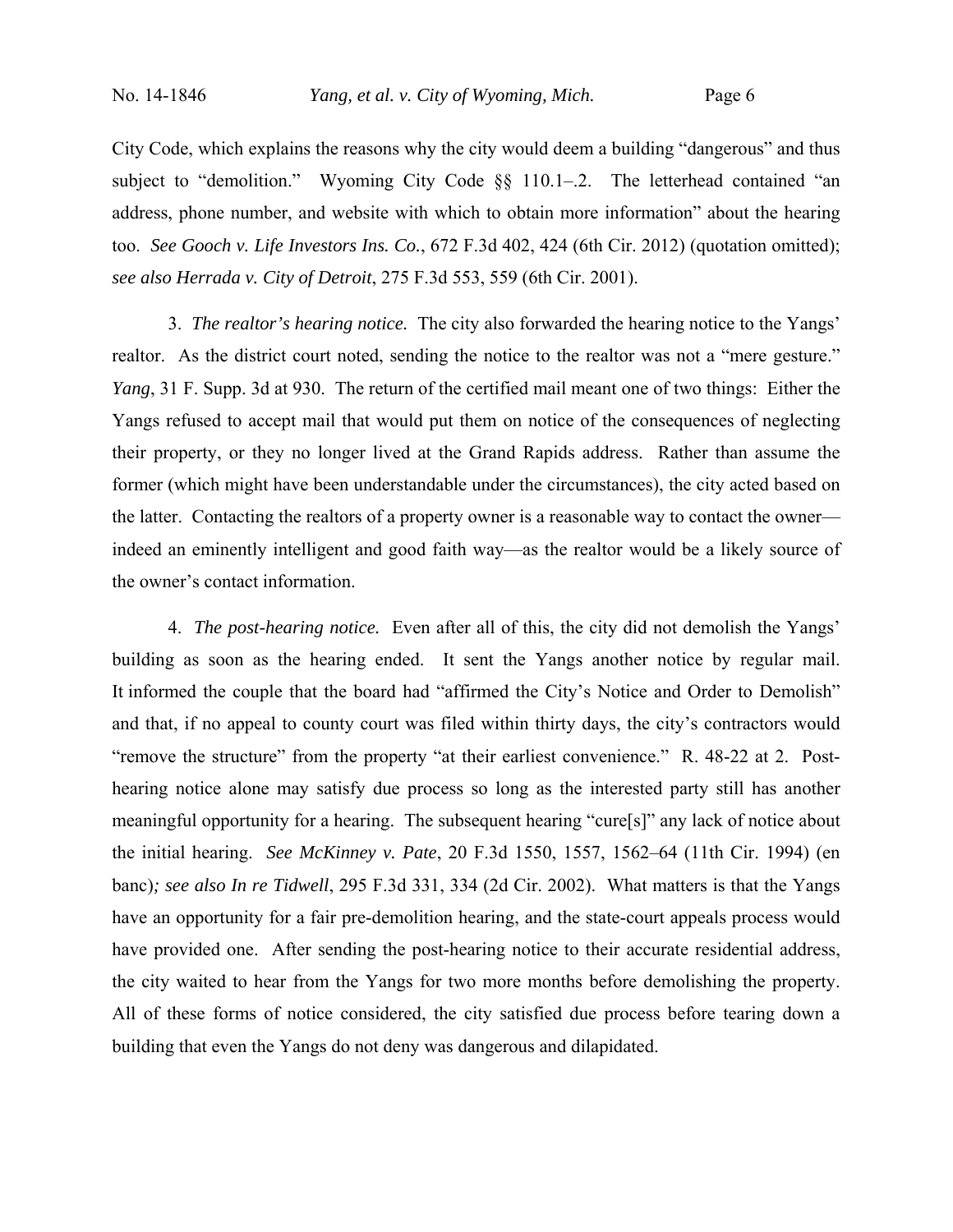The Yangs deploy a divide-and-conquer approach in attacking this conclusion. Posted notice by itself does not suffice, they say; the hearing notice taken alone did not contain the city's reasons for demolishing the property; and the post-hearing notice as the sole form of notice would have come too late. But that is not the way this works. The question is whether the city's many notice efforts amounted in the aggregate to a reasonable effort to apprise the Yangs of what was going on. Lest we forget, the city mailed the Yangs all of the information they needed to their home address by certified mail. That step by and large satisfied the city's initial due process responsibilities. *See Tulsa*, 485 U.S. at 490; *Schluga v. City of Milwaukee*, 101 F.3d 60, 62 (7th Cir. 1996).After the certified mailing came back unclaimed, the city needed to respond reasonably to the failure. *See Jones*, 547 U.S. at 229. But neither *Jones* nor any other case holds that the city acts *un*reasonably simply because its subsequent responses would not—each by themselves—independently satisfy due process, as the Yangs seem to think.

Nor would that make sense. Reasonableness inquiries occur case by case, circumstantially, and above all with attention to all that the government has done. So considered, the city's responses to the returned certified mail were reasonable. One response was to rely on the hearing notice sent by regular mail. Another was to keep "repair/demolish" notices posted on the property. (Who by the way does not look at their property when it is located nearby for more than fourteen months?) And another was to give post-hearing notice of their appeal rights and of the impending demolition if they do nothing. All that was missing is actual notice—expressly acknowledged by the Yangs. But that is not the test, as all agree. At some point, the question must turn from how often—and in how many forms—notice is due to how many times the property owner neglects to respond with the diligence that is due. Either way, the city satisfied its reasonableness requirements.

Nor does it make a difference that the regular mail notice—mailed after the certified mail was sent—did not give the reasons for a potential demolition. The reason turns again on the nature of the inquiry—an aggregate consideration of what was done. To see why, imagine that the city, after learning that the Yangs had not claimed the certified mail, sent them a letter by regular mail saying: "We sent you a notice by certified mail stating that we plan to demolish your property, but it came back unclaimed. Please call us at (phone number) so that we can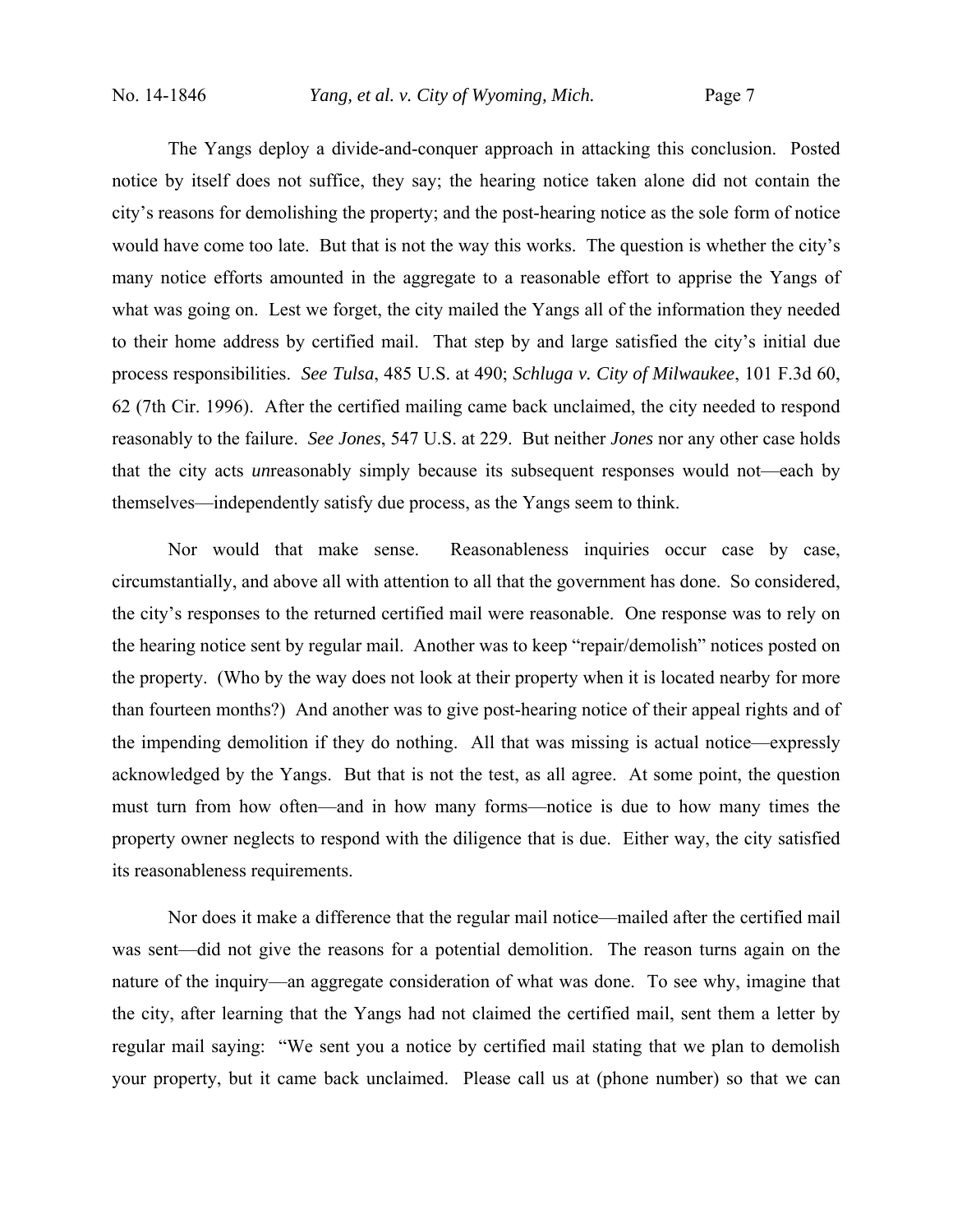provide you with the necessary information." Would we say the city's effort was unreasonable because the follow-up notice did not *itself* include the reasons for the demolition? Of course not. Recall that the city had already sent the reasons for the demolition by certified mail. Yes, the Yangs did not get them, but the point turns on reasonable efforts to provide notice, not notice actually received. Notice to call the city would make up for the failed certified mail because it would give any reasonable person a means to learn about the demolition. "Whatever is notice enough to excite attention and put the party on his guard and call for inquiry, is notice of everything to which such inquiry may have led." *Espinosa v. United Student Aid Funds, Inc.*, 553 F.3d 1193, 1203 (9th Cir. 2008), *aff'd*, 559 U.S. 260 (2010). That in essence is just what happened here. Here is what the regular-mail notice said: "Re: 2675 28th St. S.W. [the address of the Yangs' building] Please take notice that a hearing shall be held" at "a meeting of the Wyoming Housing Board of Appeals . . . . regarding the City's Notice to Repair or Demolish the structure(s), in conformity to Chapter 10 of the Code of the City of Wyoming." R. 48-20 at 2.

The dissent claims that the Yangs' "behavior has no bearing whatsoever" on whether the City's notice was adequate to satisfy due process. *Ante* at 16. That is true in one sense: We will not excuse unreasonable notice on the ground that a more responsible property owner might have found out about the planned demolition on his own. But it is not true in another sense: That the Yangs chose (apparently) not to visit their property for fourteen months or chose (apparently) not to open their mail does not diminish the city's reasonable efforts at providing notice. "The law expects at least some diligence from the property owner," *Karkoukli's*, 409 F.3d at 286, and that reality necessarily affects how courts gauge reasonable efforts. We know of no case—and neither the Yangs nor the dissent have cited one—in which a city made so many attempts to provide notice and yet was still found to violate due process.

The Yangs add that we should ignore the notice posted on the abandoned building and pretend it never happened—because that piece of paper (presumably destroyed with the building) never made it into the record. But the city's building-code enforcement log states that a city official "posted" a "repair/demolish" order on the building in July 2012. R. 48-13 at 3.And the Yangs have no contrary evidence. On this record, the Yangs cannot deny that such a notice was posted. *See Anderson v. Liberty Lobby, Inc.*, 477 U.S. 242, 248 (1986).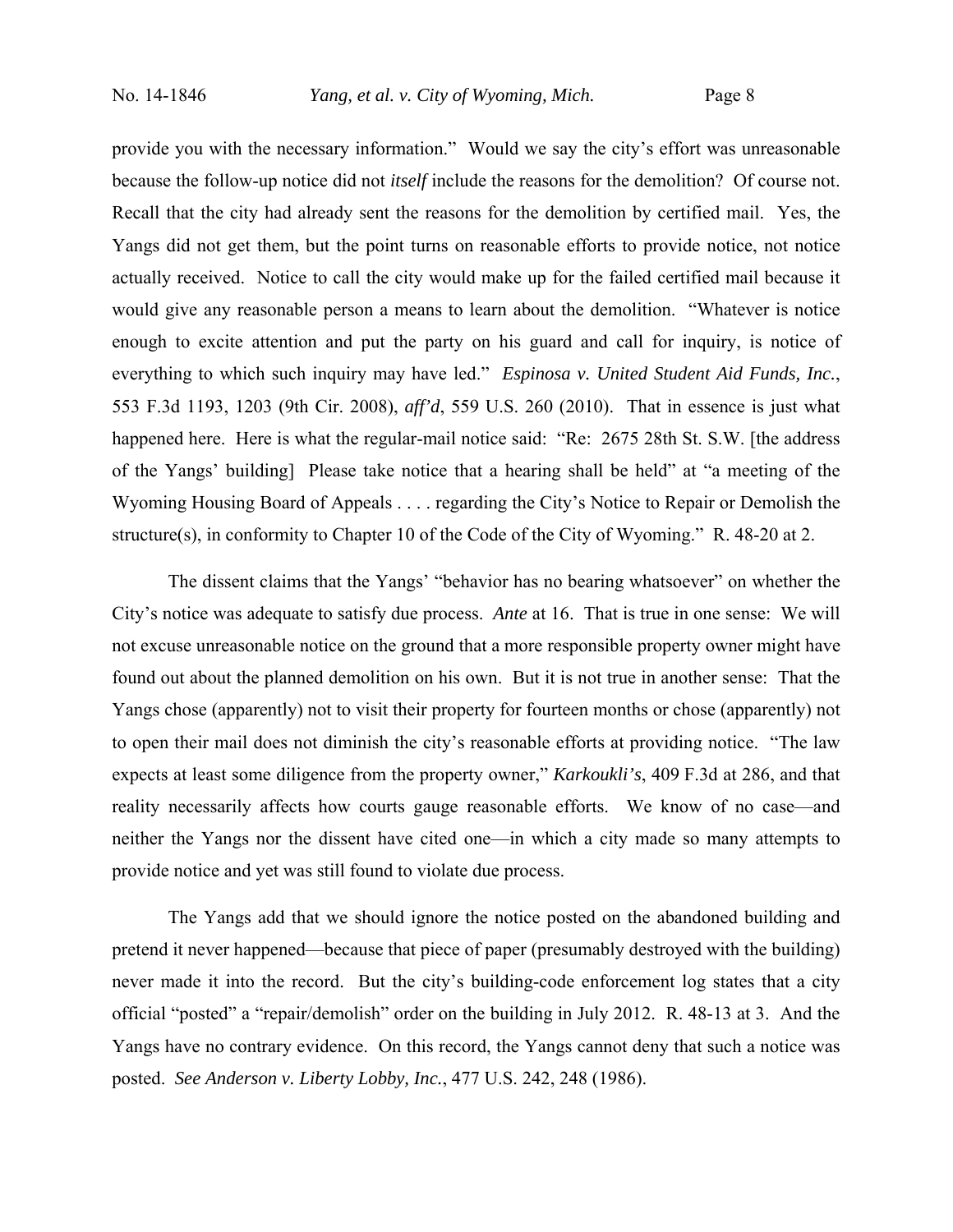The Yangs also make much of the city's initial notice attempts, which were sent to the address of the building and identified the recipient as the prior owner. But defective notices like these are irrelevant to the inquiry, so long as the city's later efforts were "reasonably calculated" to provide notice—which they were.

For these reasons, we affirm.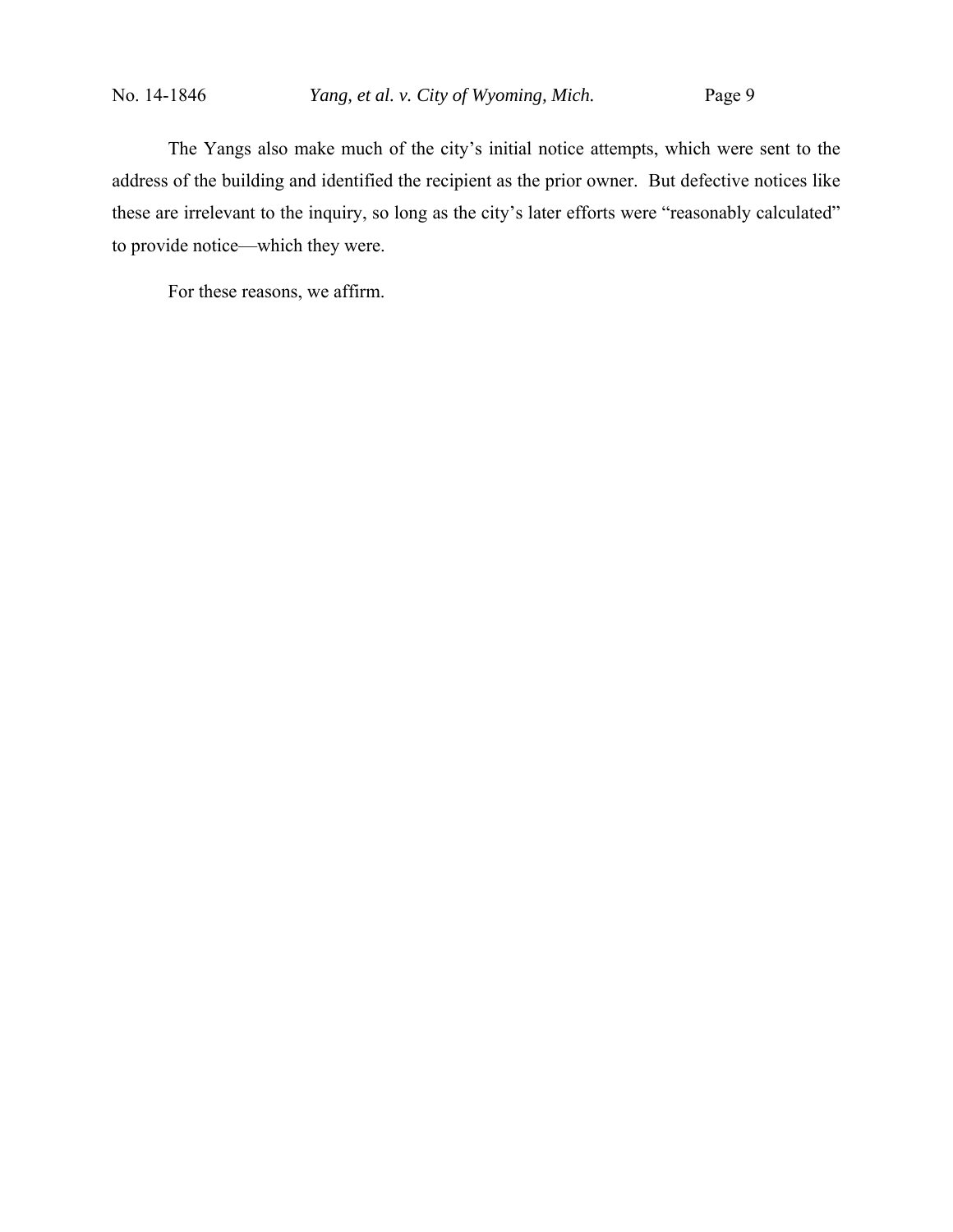# **DISSENT**  $\frac{1}{2}$

 $\frac{1}{2}$  ,  $\frac{1}{2}$  ,  $\frac{1}{2}$  ,  $\frac{1}{2}$  ,  $\frac{1}{2}$  ,  $\frac{1}{2}$  ,  $\frac{1}{2}$  ,  $\frac{1}{2}$  ,  $\frac{1}{2}$ 

CLAY, Circuit Judge, dissenting. Today the majority relies on assertions that are unsupported by the record, misconstrues the question presented, and ignores circuit precedent, all in effort to justify diluting the requirements of procedural due process so that they can find against plaintiffs whom they do not consider particularly sympathetic. Because the uncontested facts demonstrate that the City's efforts to notify the Yangs do not pass constitutional muster, I respectfully dissent.

I.

This case is before us after both parties moved for summary judgment and the district court ruled in the City's favor. When faced with cross-motions for summary judgment, "the court must evaluate each party's motion on its own merits, taking care in each instance to draw all reasonable inferences against the party whose motion is under consideration." *B.F. Goodrich Co. v. U.S. Filer Corp.*, 245 F.3d 587, 592 (6th Cir. 2001) (internal quotation marks omitted).

A more accurate and complete statement of the factual background of this case is necessary in order to highlight the unsubstantiated facts relied upon by the majority to justify the demolition of the Yangs' property.

Ming Kuo and Julie Yang have owned the commercial space located at 2675 28th St. S.W., Wyoming, Michigan 49519 (the "property") for more than twenty-five years. The building on the property housed a succession of restaurants until the most recent one went out of business in February 2011. By that time, the Yangs had already listed the property for sale with a realtor.

A city inspector visited the property in October 2011. The inspector documented a number of ordinance violations, characterized the property as abandoned, and posted an abandoned structure notice somewhere on the property. (Presumably the property was in fine shape eight months prior when it was licensed as a restaurant serving the City's residents and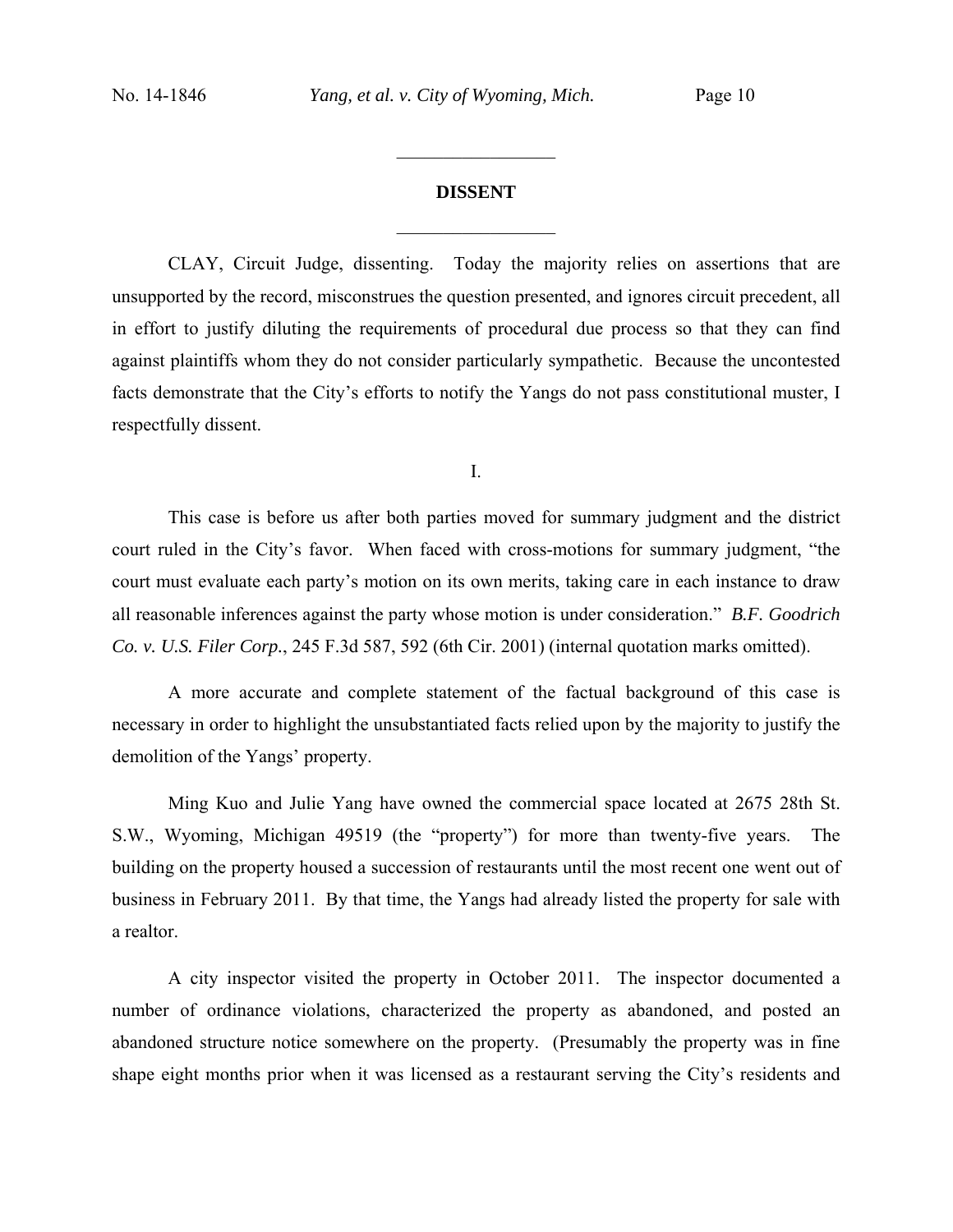visitors.) Within days of the inspection, the City erroneously mailed an abandoned structure notice to a prior owner, Joseph Gordon, at the property's address.

Thereafter, the City dispatched inspectors to examine the property on a monthly basis. During the July 2012 inspection, a municipal employee determined that the structure on the property met the definition of a "Dangerous Building" under the City Code, and posted a "repair/demolish" notice somewhere on the property.<sup>1</sup> R. 48-13 at 3. There is no indication in the record as to where on the grounds the notice was posted, nor is there anything in the record detailing the substance of the notice. The majority claims to know what these types of posted notices "generally say," but the record entry cited is an entirely separate mailed notice that the Yangs never received. Op. at 5 (citing R. 48-15 at 2–3).

In September 2012, the City realized that the repair/demolish and posting notices had been erroneously mailed to the prior owner, so it resent both notices by certified mail to the Yangs' residence in Grand Rapids, Michigan. Among other things, the notices advised that an inspection was made and, as a result of the inspection, the structure on the property was determined to be a "Dangerous Building" as defined by the City Code. R. 48-15 at 2. The notices also identified the specific provisions of the Code that the structure violated, indicated that the violations had to be corrected or the structure demolished by October 12, 2012, explained that the order was appealable, advised that the Yangs should inform the City whether they intended to comply with the order, and identified the consequences of a failure to comply. However, the Yangs never received this correspondence; the post office subsequently returned the September 2012 notices to the City as "return to sender" "unclaimed" "unable to forward." R. 48-19 at 2.

In October 2012, the city mailed notice of a November 1, 2012 hearing before the City Board of Housing Appeals regarding the property. The letter was sent to the Yangs at their home address by regular mail. The post office did not return this October 2012 letter.

<sup>&</sup>lt;sup>1</sup>Later that same month, the City sent a repair/demolish notice and a posting notice to Joseph Gordon at the property address by certified mail. The United States Postal Service returned both notices as "unable to forward" and "vacant." R. 48-12 at 2.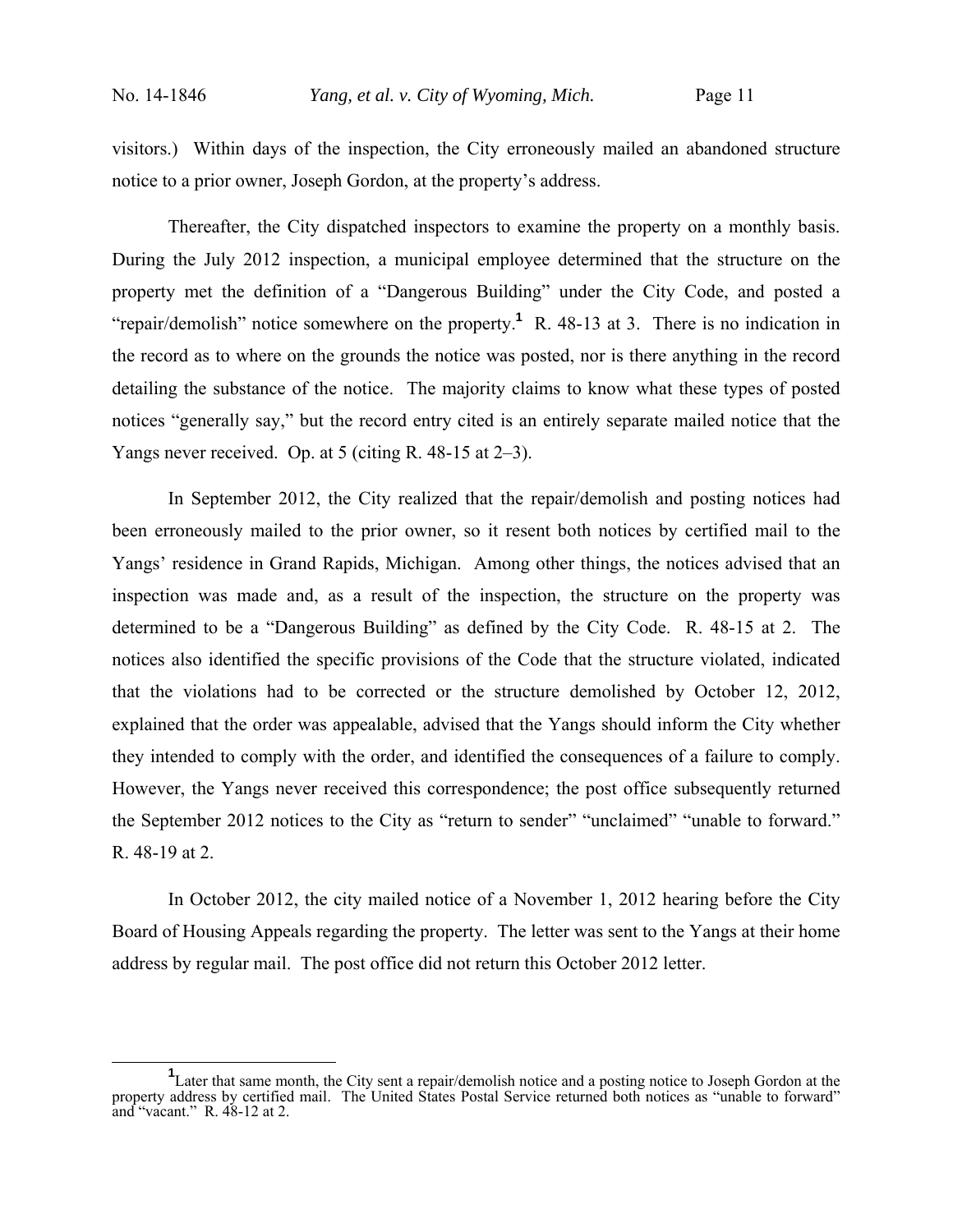At the hearing on November 1, 2012, James DeLange, the Chief Building Inspector, informed the Board of Housing Appeals that the September 2012 certified letter sent to the Yangs had not been claimed. He explained that the building had been vacant for more than a year, had structural damage, and was otherwise dilapidated. He also informed the Board that the Yangs were paying the taxes on the property. The Yangs were not present at this hearing. Nonetheless, the Board of Housing Appeals approved demolition of the building.

Less than a week after the hearing, the City sent a letter to the Yangs by regular mail stating that the Board of Housing Appeals had affirmed the City's order to demolish the building. The post office did not return this letter to the City.

After the November 1, 2012 hearing, the City solicited bids for demolition of the building. The contract was awarded to the lowest bidder, and the structure and parking lot were razed in January 2013. The Yangs were alerted to the demolition by a phone call from a business acquaintance who happened to be passing by the property and was surprised that it was being leveled.

The Yangs filed suit in June 2013, alleging that the City violated their constitutional right to procedural due process when it failed to provide adequate notice and afford an opportunity to be heard prior to the bulldozing of the property. At the close of discovery, the parties filed crossmotions for summary judgment, and the district court ruled in the City's favor. The Yangs ask us to reverse.

### II.

This case is about procedural due process, the basic tenets of which are well-known. "[P]rior to an action which will affect an interest in life, liberty, or property protected by the Due Process Clause of the Fourteenth Amendment, a State must provide 'notice reasonably calculated, under all circumstances, to apprise interested parties of the pendency of the action and afford them an opportunity to present their objections.'" *Mennonite Bd. of Missions v. Adams*, 462 U.S. 791, 795 (1983) (quoting *Mullane v. Cent. Hanover Bank & Trust Co.*, 339 U.S. 306, 314 (1950)). The Yangs challenge the content of the City's notices and the means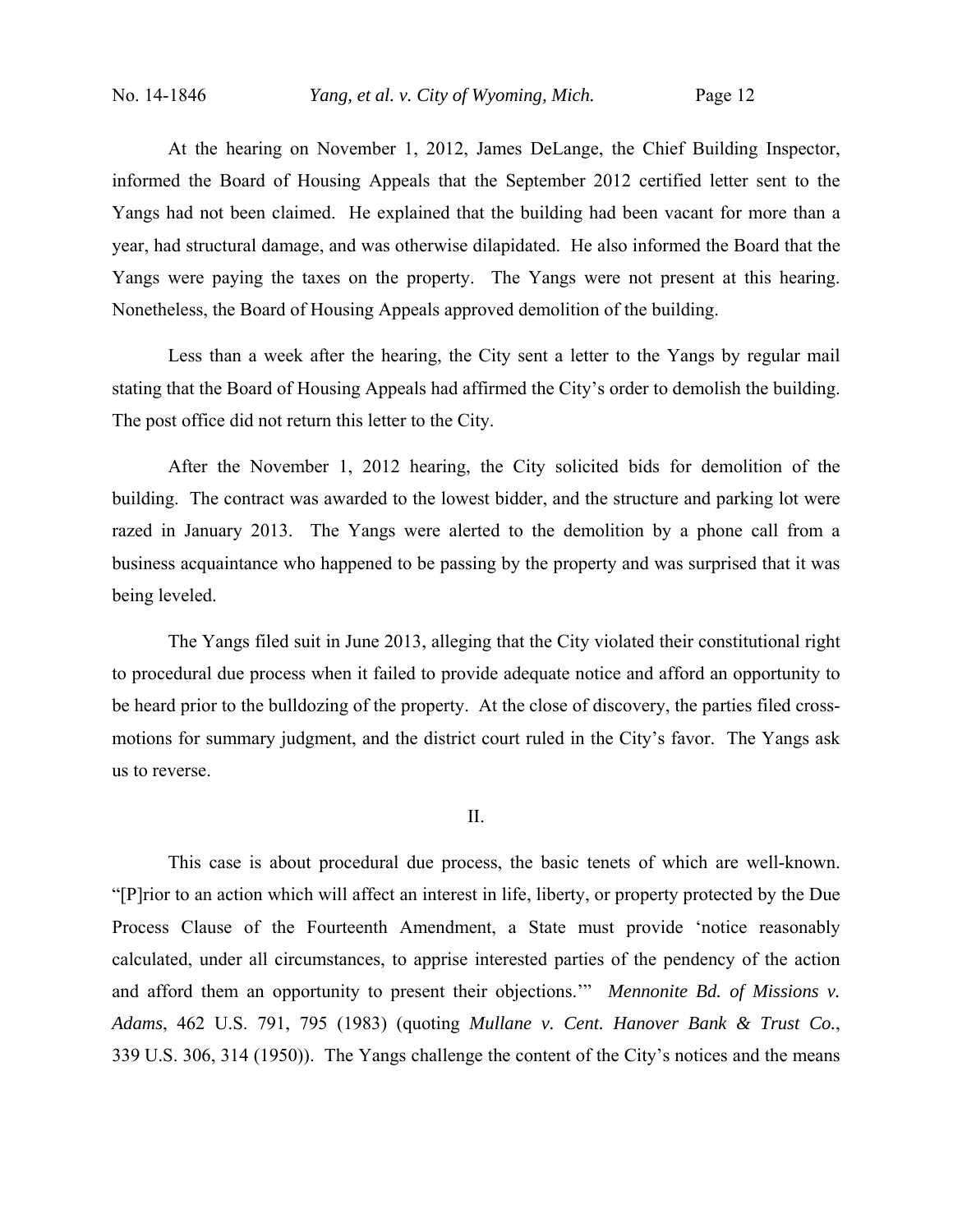by which the notices were transmitted. Because the content of the notices that the Yangs presumably received are either unknown or plainly insufficient, I would reverse the district court.

"Notice must be one which is designed to actually inform the [interested party] of the [potential deprivation], and the reason for [it.]" *Palmer v. Columbia Gas of Ohio, Inc.*, 479 F.2d 153, 166 (6th Cir. 1973). If the interested party is not informed prior to the hearing of the reason for the proposed deprivation, the opportunity to be heard and present objections is rendered illusory. *See Transco Sec., Inc. of Ohio v. Freeman*, 639 F.2d 318, 324 (6th Cir. 1981) ("Without a clear understanding of at least some of the facts which comprised the grounds for [the impending deprivation], the opportunity to present information is a meaningless one."); *Eaton v. Charter Twp. of Emmett*, 317 F. App'x 444, 448 (6th Cir. 2008) (explaining that "the general notice and hearing requirements imposed by the Due Process Clause" include "a reasonably definite statement of the charge or charges against [the interested party]" so that he can "appear [at the hearing] and offer any objections"); *cf. Brody v. Vill. of Port Chester*, 434 F.3d 121, 130 (2d Cir. 2005) ("notice must . . . convey the required information" and "*Mullane* [*v. Central Hanover Bank & Trust Co.*] requires *as much notice as is practicable* to inform a condemnee of legal proceedings against his property" (emphasis added) (internal quotation marks omitted)).

The content of the September 2012 notices sent to the Yangs' residence appear to satisfy the Fourteenth Amendment's notice requirement. It advised of the threatened action, the reasons for it, and how it could be contested. Unfortunately for the City, these notices were returned as unclaimed. And "when mailed notice . . . is returned unclaimed, the [government] must take additional reasonable steps to attempt to provide notice to the property owner." *Jones v. Flowers*, 547 U.S. 220, 225 (2006).

The majority holds that the posted October 2011 abandoned structure notice, the posted July 2012 order to repair/demolish, the October 2012 hearing notice sent by regular mail, and the November 2012 demolition notice also sent by regular mail, all establish that the City provided the Yangs with the process they were due. I disagree.

1. *The posted notices.* The content of the October 2011 abandoned structure notice is a mystery because it is not in the record. Thus, it is impossible to determine if this notice was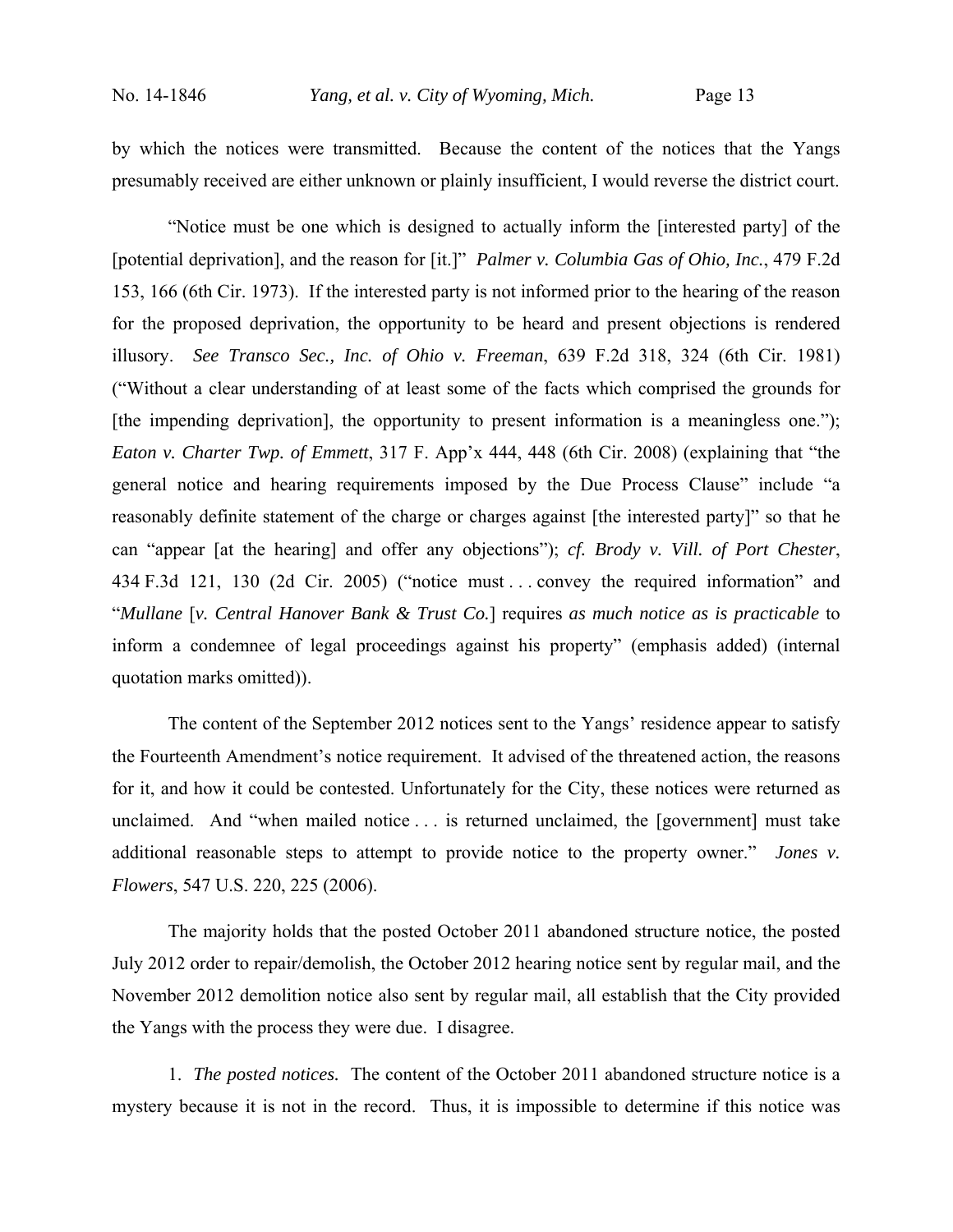constitutionally adequate, and it would violate basic tenents of summary judgment to simply assume that the notice supports the City's position, *see Reeves v. Sanderson Plumbing Prods., Inc.*, 530 U.S. 133, 150 (2000).Similarly, and contrary to the majority's suggestion, the substance of the July 2012 order to repair/demolish posted on the property is also unknown. So again, there is no basis by which we can assess the adequacy of this notice.

2. *The hearing notice.* The October 2012 hearing notice, which was sent by regular mail to the Yangs' home address, was unequivocally deficient. It did, however, provide some information. The "Re:" line of the hearing notice listed the address of the property. R. 48-20 at 2. The notice also informed that a hearing before the Housing Board of Appeals would be held on November 1, 2012, at 7:00 p.m. at City Hall. The notice explained that the purpose of the hearing was to provide a forum for "all interested parties regarding the City's Notice to Repair or Demolish the structure(s), in conformity to Chapter 10 of the Code of the City of Wyoming." *Id.* The hearing notice further advised that the Yangs had the right to attend the hearing, present evidence, and have an attorney present.

Contrary to the majority's assertion, the hearing notice did *not* alert the Yangs to "inspection-related problems with the property," Op. at 5; indeed, the word "inspection" is never used in the letter, *see* R. 48-20 at 2. The hearing notice did not provide any reason at all for the impending deprivation. It simply informed the Yangs that there would be a hearing at which they could present evidence regarding the City's September 2012 order to repair/demolish the structure located on the property. The September 2012 order was not attached to this hearing notice. And as previously discussed, the Yangs never received the September 2012 certified mailing, which advised of the City's inspection of the property, the result of that inspection, and the specific provisions of the Code that the structure violated. No such details were provided in the hearing notice.

We have previously held that "general notice" does "not permit adequate preparation for participation in a meaningful way in any forthcoming hearing," and therefore it does not satisfy due process. *Transco*, 639 F.2d at 323. In fact, we, along with our sister circuits, have consistently required specific reasoned notice when the government seeks to take action adversely affecting a person's protected property interest. *See, e.g.*, *Garcia v. Fed. Nat. Mortg.*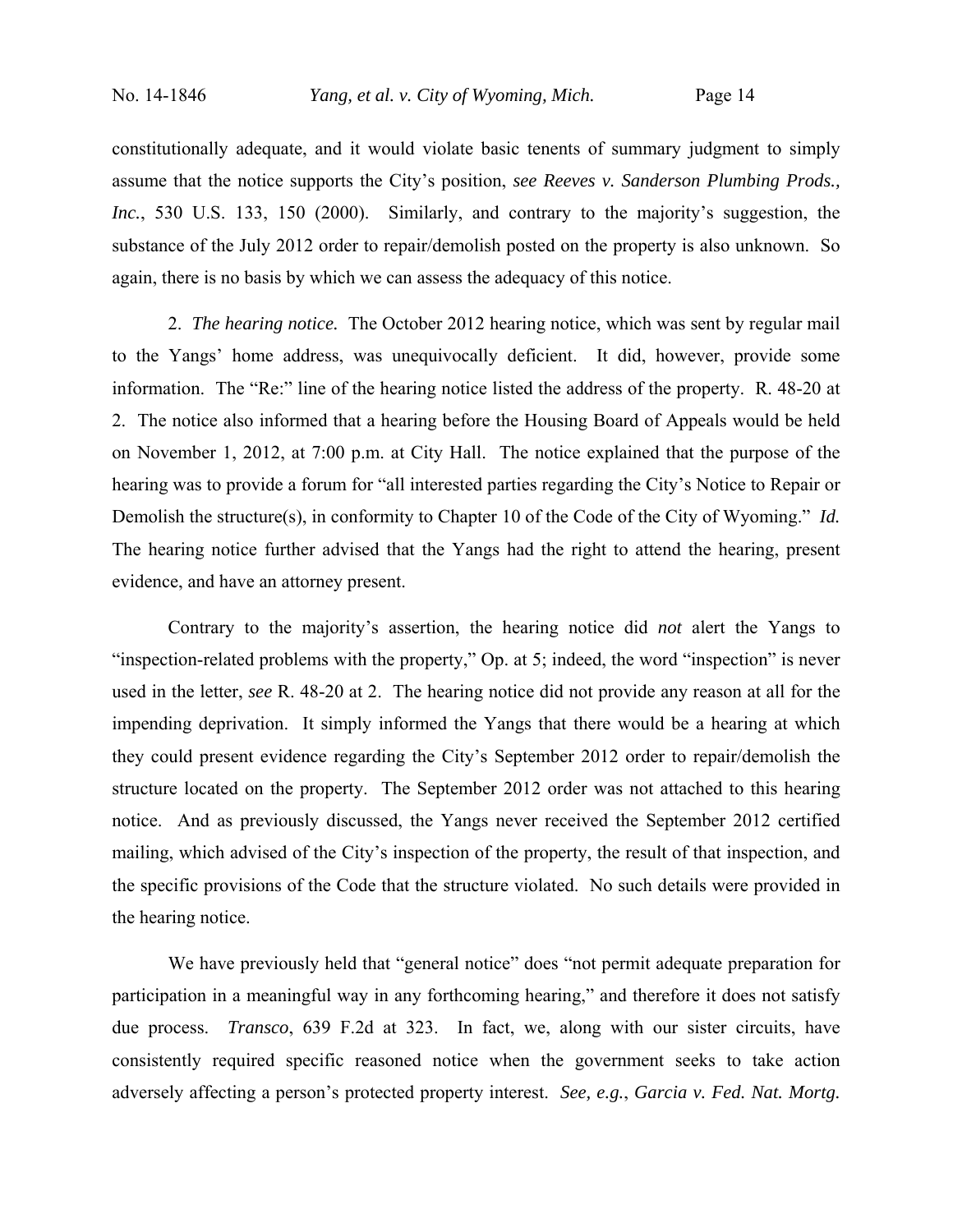*Ass'n*, 782 F.3d 736, 741–42 (6th Cir. 2015); *Brody*, 434 F.3d at 130; *Flaim v. Med. Coll. of Ohio*, 418 F.3d 629, 638–39 (6th Cir. 2005); *Rosen v. Goetz*, 410 F.3d 919, 931 (6th Cir. 2005) (per curiam); *Hamby v. Neel*, 368 F.3d 549, 562 (6th Cir. 2004); *Jefferson v. Jefferson Cnty. Pub. Sch. Sys.*, 360 F.3d 583, 585 (6th Cir. 2004); *Pope v. U.S. Postal Serv.*, 114 F.3d 1144, 1148 (Fed. Cir. 1997); *Buckner v. City of Highland Park*, 901 F.2d 491, 492–94 (6th Cir. 1990); *Holbrook v. Pitt*, 643 F.2d 1261, 1281 (7th Cir. 1981).

In the absence of compelling facts in this case, the majority posits a hypothetical that is a far cry from what happened here. Op. at 7–8. They ask us to imagine a scenario where the government acknowledges that the plaintiff did not receive the original, detailed, and specific notice, so it follows up with a letter in which it asks the plaintiff to call city hall so that it can relay the information contained in the original notice. *Id.* Tellingly, the majority concedes that the information the imaginary plaintiff would receive in the phone call from the government is "necessary". *Id.* at 8. On that point, we agree. It is indeed necessary for a property owner to be provided with the reason(s) for an impending deprivation so that he can adequately prepare for the forthcoming hearing. *Palmer*, 479 F.2d at 166. And it is unequivocally the government's burden to provide adequate notice; the onus is not on the aggrieved to investigate (or divine) precisely why the government plans to deprive him of his protected property interest. *See Mullane*, 339 U.S. at 314. The law in this Circuit is well-settled—"the purpose of notice is to apprise the affected individual of, and permit adequate preparation for, an impending hearing." *Transco*, 639 F.2d at 323.

The skeletal hearing notice sent by the City did not provide enough information. The Yangs were not provided with the reasons the City was contemplating taking some action against their property. The bald reference to Chapter 10 of the City Code was not sufficiently specific, as Chapter 10 consists of at least six potentially applicable articles, four of which also incorporate the analogous provisions of the state code. This lack of specificity rendered the hearing notice fatally deficient, and the subsequent hearing was therefore meaningless because the Yangs could not competently prepare for it. More damning still, the City learned by the time of the hearing that the certified letter containing the detailed order to repair/demolish had been returned as unclaimed.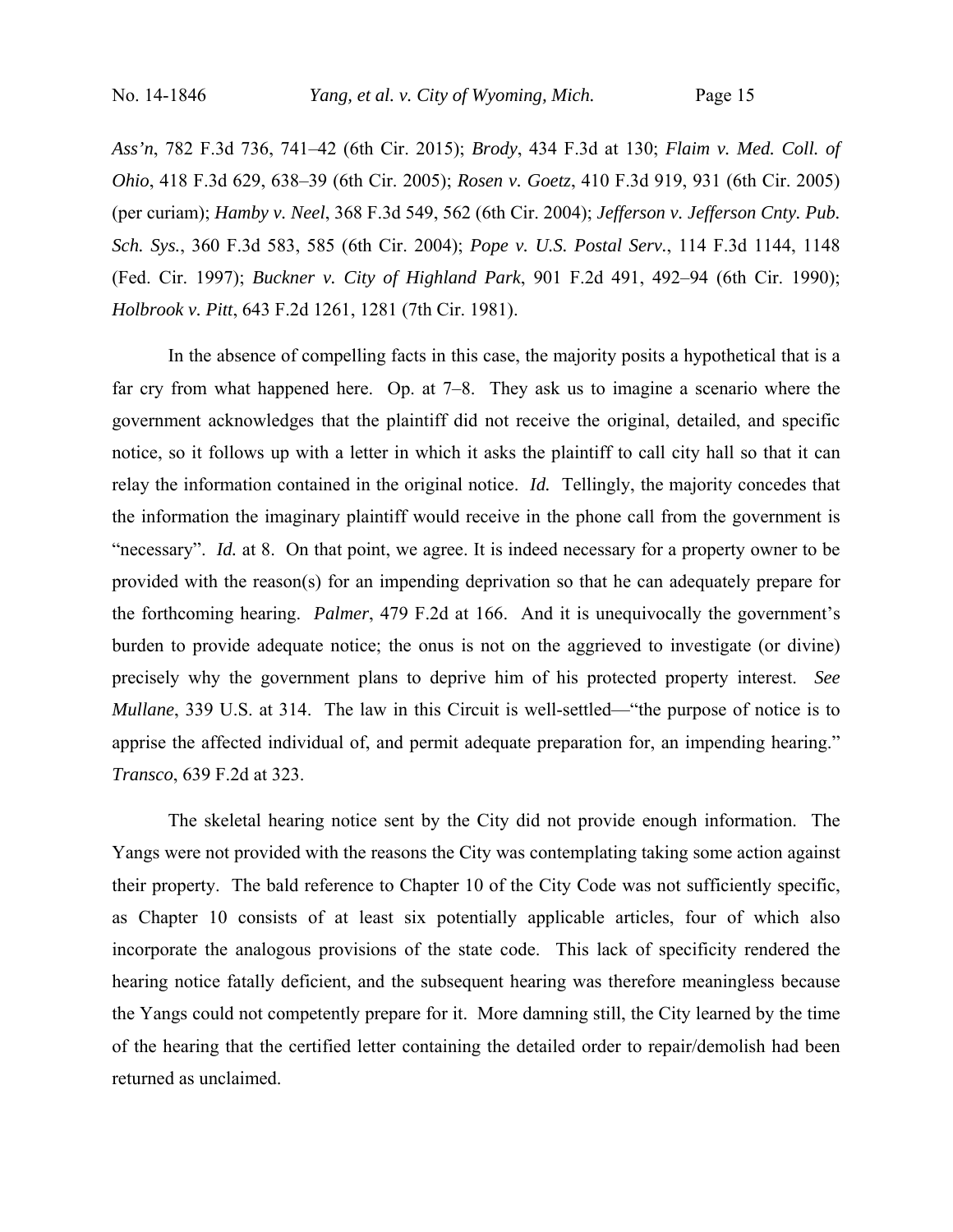The majority, singularly focused on "reasonable efforts," makes much of the fact that the City also sent the hearing notice to the Yangs' realtor.**<sup>2</sup>** Because the notice sent to the realtor was identical to the constitutionally deficient letter sent to the Yangs, it is immaterial whether the City's act of sending it to the realtor was "a mere gesture." Op. at 6. Insufficient notice does not suddenly become sufficient because it is sent to multiple potentially interested parties. Again, the question in this case is not only about the adequacy of the *form* of notice; it is also about whether the notice *informed*.

3. *The demolition notice.* The November 2012 demolition notice informed the Yangs of the outcome of the hearing—the City's order to demolish the structure on the property was affirmed, and the demolition would be completed at the convenience of the lowest bidding contractor. The letter also advised the Yangs of their right to file an appeal in the county circuit court within thirty days.

Although the demolition notice explicitly informed the Yangs that the City was going to demolish the property, it suffers from the primary defect identified in the October 2012 notice in that it does not explain the basis for the City's decision. The letter states that the "Board of Housing Appeals affirmed the City's Notice and Order to Demolish," R. 48-22 at 2, but the Yangs never received that detailed notice, and the Board was well aware of this fact.

The majority, plainly contemptuous of the Yangs' seeming inaction, holds that because the physical demolition was still pending and the Yangs had the opportunity to appeal the Board's decision, the appellate hearing would have provided them the process they were due. It is, in fact, confounding that the Yangs took no action in response to either the October 2012 or November 2012 notices and made no attempt to contact the City until after the demolition was completed in January 2013. However, the majority's focus on this point confuses the issue. We are not presented with a challenge concerning the availability of a pre-deprivation hearing. The issue before the Court is whether the City's notices satisfied due process, and the Yangs'

<sup>&</sup>lt;sup>2</sup>The majority suggests that mailing notice to the realtor was "eminently" reasonable because the return of the certified mailing could *only* mean one of two things—that the Yangs actively refused to accept the City's correspondence or that they no longer lived at their Grand Rapids address. Op. at 6. In the majority's rush to ascribe a malign motive to the Yangs' behavior that has no basis in the record, they overlook an entirely plausible alternative theory—that the Yangs simply were "not home when the postman called and did not retrieve the letter at the post office," *Jones*, 547 U.S. at 234.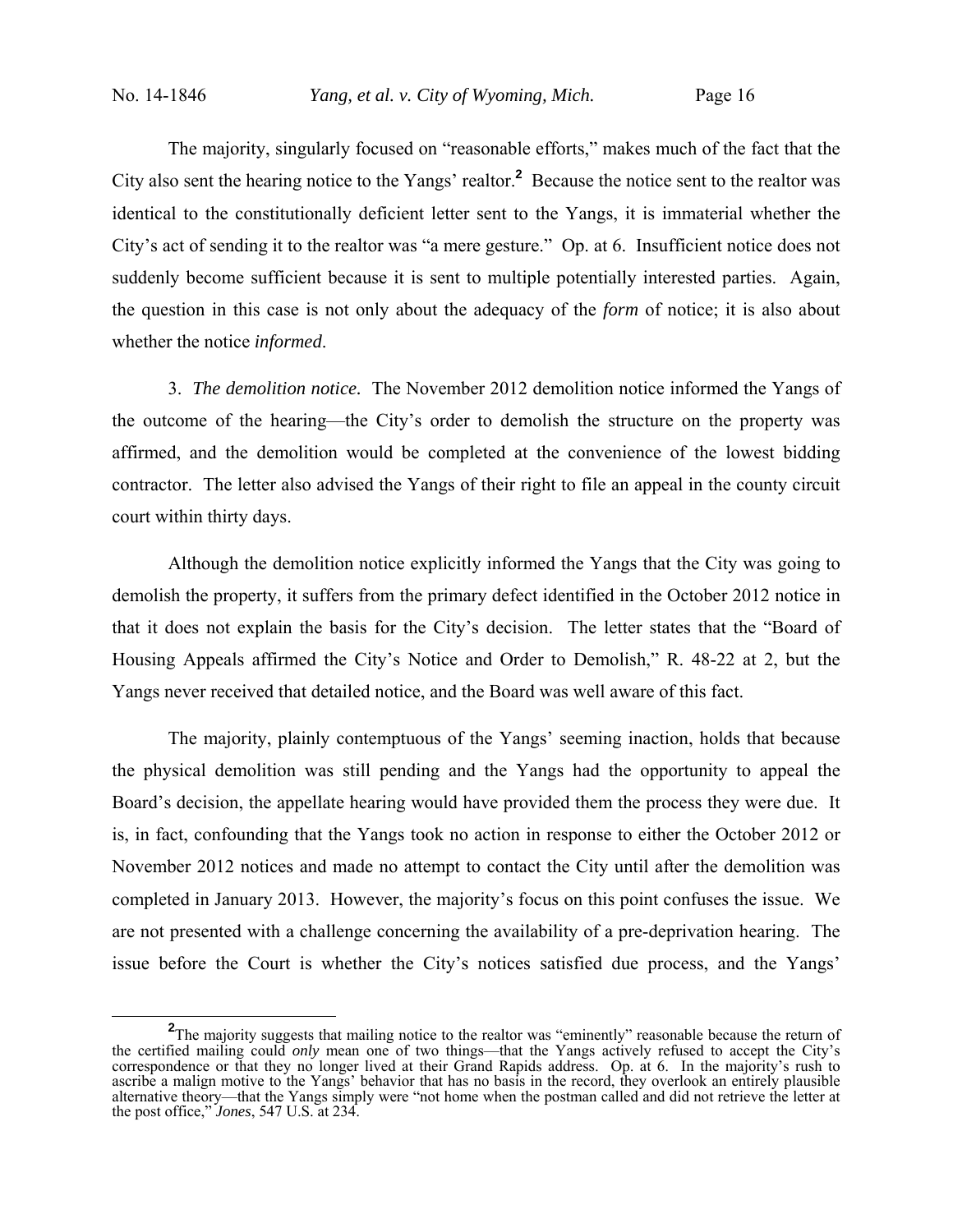behavior has no bearing whatsoever on that question. The City was constitutionally required to use reasonable efforts to notify the Yangs that it planned to demolish their property *and* to provide the reason(s) for its proposed course of action. The City failed to do the latter, and this ends the inquiry.

Even considered in the aggregate, the notices sent by the City were not enough to satisfy its constitutional obligation. Although there is no basis to attribute a lack of good faith to the City in its efforts to inform the Yangs of the impending demolition, the record we have before us demonstrates that the various postings and mailings, even cobbled together, lack any information regarding *why* the City wanted to demolish the property. The majority fixates on the number of notices that were posted and mailed; I am at loss for yet another way to explain that the quantity of notice is wholly irrelevant to the assessment of the quality of notice, *i.e.*, whether the reason(s) for the proposed deprivation were provided.

At this point it is worth emphasizing that all the City had to do to comply with due process is send the September notices (two two-page documents) by regular mail to the Yangs' home address—an endeavor that presumably would have taken less than five minutes and cost less than \$1. Incredibly, the majority finds this to be too heavy a burden for the City to bear before commissioning a \$22,500 demolition of private property.

### III.

The majority takes what is otherwise an unremarkable property dispute and uses it as a vehicle to drastically reshape the law of procedural due process and shift the burden from government to citizen. According to the majority, the government discharges its constitutional burden when it mails a postcard that simply reads, "The [governmental unit] is contemplating [taking said action] against [property address]," as long as a phone number is included in the letterhead. *See* Op. at 6, 7–8.

Ignoring the factual deficiencies in the majority opinion, its conclusion ultimately rests upon two judgments: (1) the Yangs were not sufficiently diligent in following up with bureaucratic notices; and (2) the Yangs did not stop by to check on their vacant and for-sale